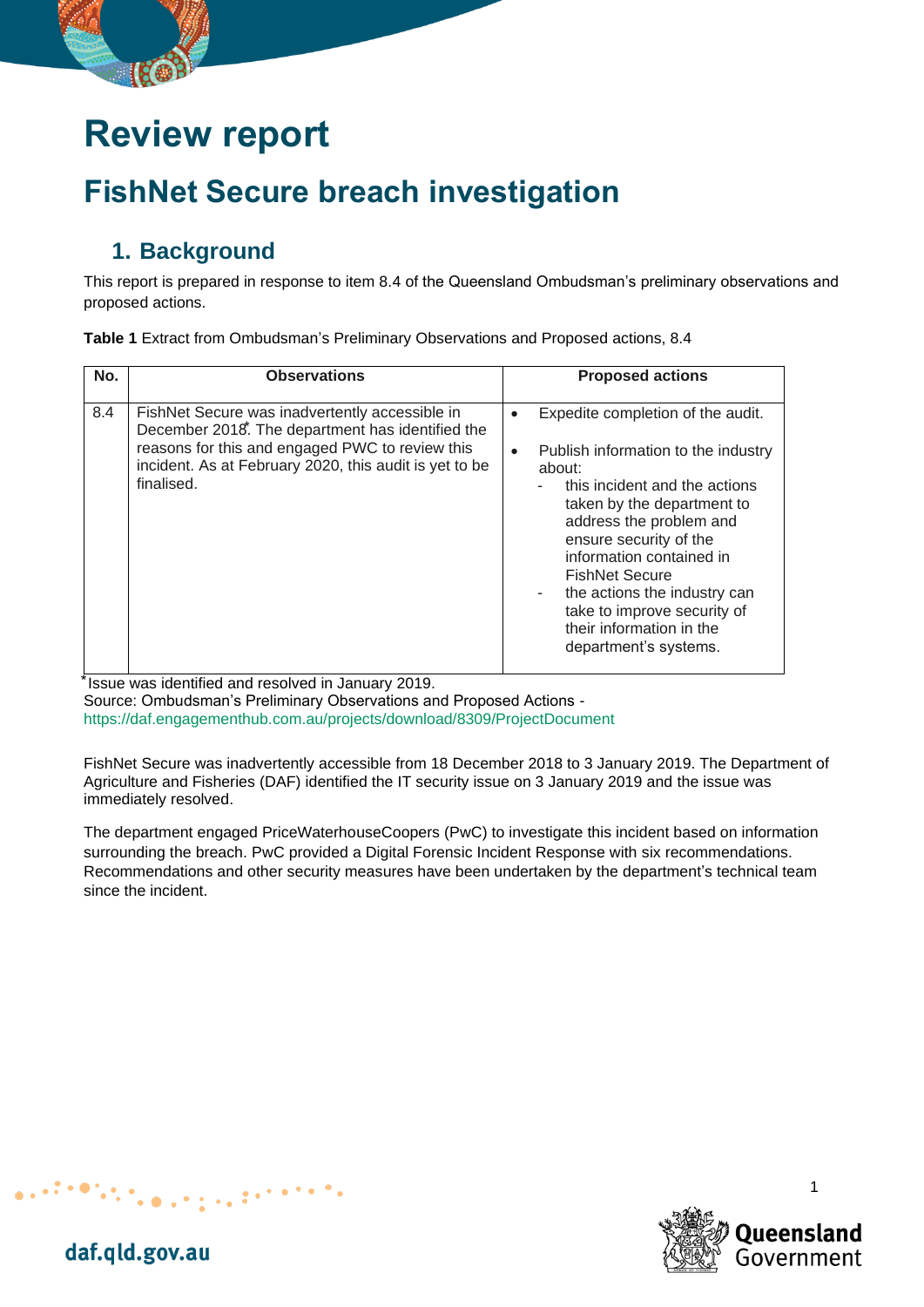### **2. Overview of incident**

#### **2.1 What is FishNet Secure?**

FishNet Secure is a web-based service that provides authority details to permanent or temporary holders of Queensland fishing authorities (permits, licences, and quotas).

An authority holder, can perform several functions online, including:

- temporary transfers of quota
- viewing of quota balances
- viewing reports relating to authorities
- viewing vessel tracking unit/s associated with authorities
- adding/moving vessel tracking units
- lodging updates for contact details.

#### **2.2 What did the breach involve?**

The breach involved the exploitation of a configuration error that allowed users to access FishNet accounts by entering a username (client ID) with any combination of characters as a password.

The department first became aware of this through a video which was released online by a user who had discovered and demonstrated unauthorised access in FishNet Secure. The release of the video led to others replicating the unauthorised access. The perpetrators either needed to know a client ID or guess a client ID to gain unauthorised access to FishNet Secure accounts as client IDs were/are not publicly available.

#### **2.3 What was accessed during the breach and what action did the department take to inform clients?**

Several FishNet Secure user accounts and personally identifiable information (PII) associated with those accounts were accessed. The department contacted all clients whose FishNet Secure accounts were accessed during the breach. Any client that believed there had been unauthorised access to their account were advised to contact the department for investigation.

All FishNet Secure accounts that conducted quota transactions during the breach were contacted immediately by the department. No fraudulent transfers of quota were identified.

#### **2.4 What activities could the perpetrator undertake when they gained unauthorised access?**

Upon unauthorised access to FishNet Secure accounts, the perpetrators could undertake the following actions. An analysis was conducted by the department to determine if they occurred.

- Unauthorised transfers of fishing quotas between accounts
	- o *No fraudulent transfers of quota were identified.*
- Create and move vessel tracking units between boats held by the client
	- o *No vessel tracking units were created or moved during the breach period.*
- Create a token for use on CatchLog eLogs system

 $\frac{1}{2} \left( \frac{1}{2} \right)^{\frac{1}{2}} \left( \frac{1}{2} \right)^{\frac{1}{2}} \left( \frac{1}{2} \right)^{\frac{1}{2}} \left( \frac{1}{2} \right)^{\frac{1}{2}} \left( \frac{1}{2} \right)^{\frac{1}{2}} \left( \frac{1}{2} \right)^{\frac{1}{2}} \left( \frac{1}{2} \right)^{\frac{1}{2}} \left( \frac{1}{2} \right)^{\frac{1}{2}} \left( \frac{1}{2} \right)^{\frac{1}{2}} \left( \frac{1}{2} \right)^{\frac{1}{2}} \left( \frac{1}{2} \right)^$ 

- o *No eLogs tokens were created during the breach period*
- Scraping of data from FishNet accounts including PII to collect information about the users of the FishNet application.
	- o *The department cannot confirm if information was copied and retained from the system during the breach. Clients are advised to report any information that indicates fraudulent activity based on their account information.*



daf.qld.gov.au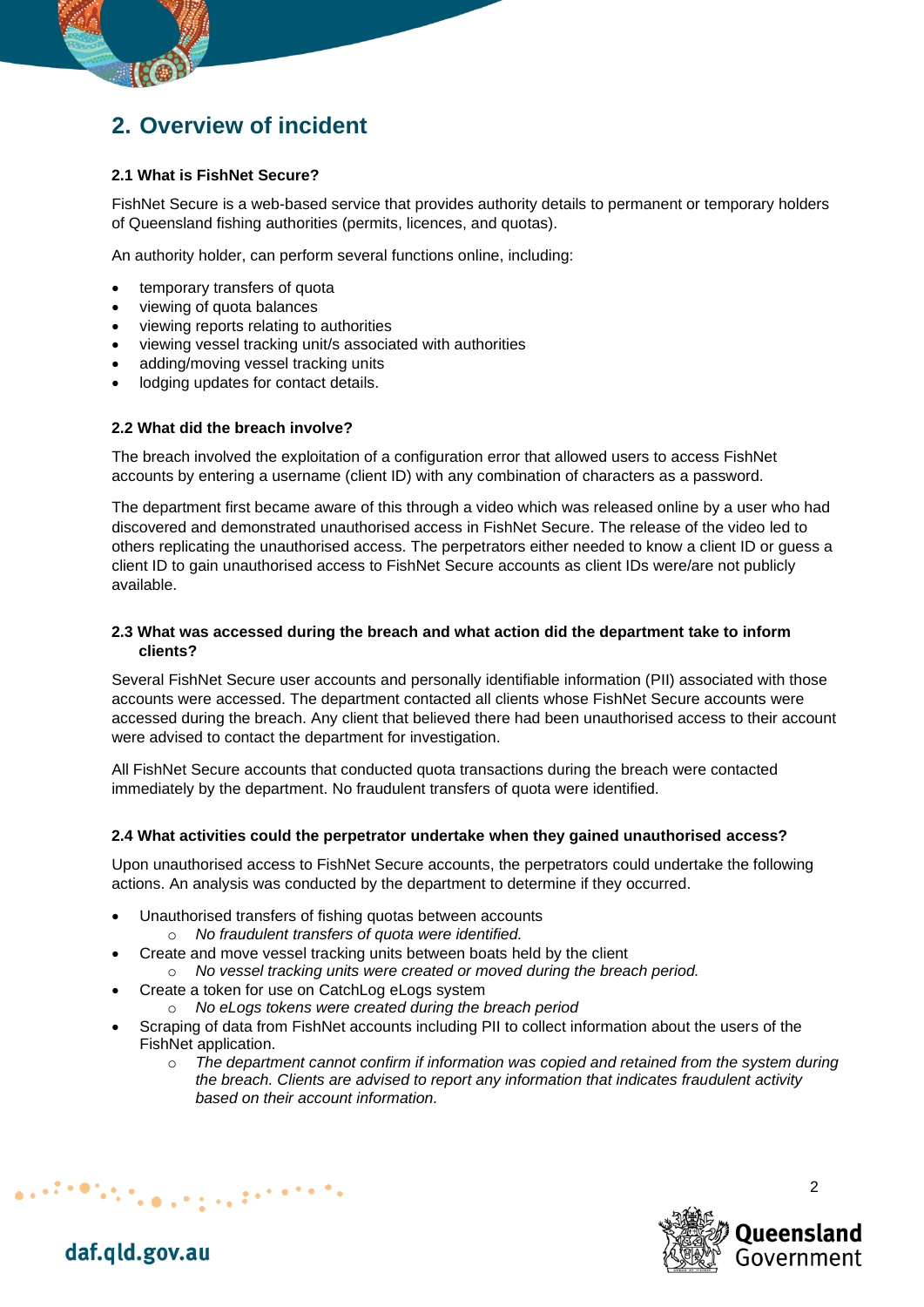#### **2.5 What activities did the perpetrators undertake during the breach as indicated by PwC?**

- Six IP addresses gained unauthorised access of 314 unique accounts.
- Of the 314 accounts, access to 44 accounts went beyond the successful sign in page.
- There were 26 accounts that visited the password change page. For noting:
	- $\circ$  Visiting this page is forced if the client does not have a FishNet secure login.
		- o No passwords were changed. To change a password, the current password would need to be entered correctly first.
		- o None of these accounts had active or suspended authorities.
- There were 36 accounts where personal details may have been acquired including full name, contact details (phone numbers, addresses) and licence details.

#### **2.6 Could the perpetrators access my vessel tracking data through FishNet Secure?**

No. Vessel tracking data is not stored on FishNet Secure. Vessel tracking data is stored on a platform managed by the Australian Fisheries Management Authority. FishNet Secure only allows for the management of vessel tracking devices and associations under authorities.

### **3. Actions taken and continuous improvement**

#### **3.1 Immediate Response**

The following were immediate responses from the department on learning of the incident:

- FishNet Secure was immediately shut down to all users on 3 January 2019 to cease any further unauthorised access.
- The password of every account accessed during the period was reset.
- The 'Fisher PIN' of every account accessed during the period was reset.
- The functionality that enabled the incident in the first place was removed.

#### **3.2 Recommendations made to the department and actions taken**

As part of the PwC Investigation Report a number of recommended actions were made. Some of these were communicated to the department's technical team and actioned during the investigation. Following are the recommendations as per the report and actions taken by the department.

#### **Recommendation 1: Third party risk management**

As the service in question is provided by a third party, regular assurance over the controls the third party has in place is strongly recommended. Ensure the controls are mandated within the contract and perform appropriate levels of testing to gain confidence over their effectiveness.

- A formal User Acceptance Testing process has been developed and implemented.
- Developer code reviews implemented.

 $\mathcal{L}_{\mathbf{C}}$  , and the state of the state  $\mathcal{L}_{\mathbf{C}}$ 

#### **Recommendation 2: Change and release improvements**

The implementation of a new, or the improvement of the existing Development Operations function could prevent such security incidents occurring in the future. The implementation of secure change windows, appropriate prototyping and testing and monitoring aligned to a Change and Risk Management model would ensure a similar situation in the future would occur during a well-staffed period and within a safe environment.

• A formal change and release process has been developed and implemented.



3

daf.qld.gov.au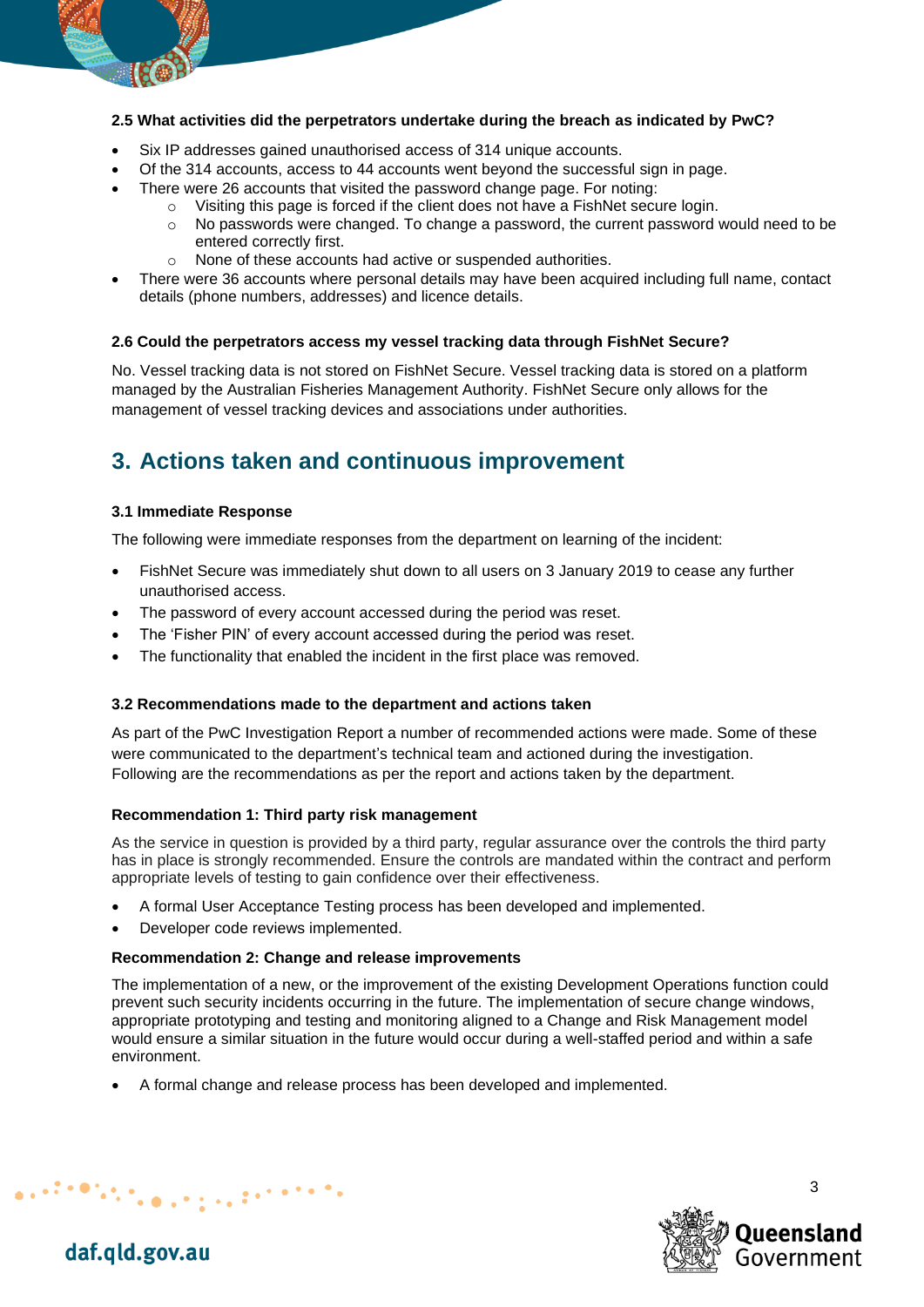

#### **Recommendation 3: Policies and standards**

Reinforced or new policies and standards will ensure no future system is implemented without controls or the appropriate processes in place. Activities could pivot around policy development, training, or auditing based on specific requirements.

- Rigorous manual testing of the platform is conducted prior to production release.
- FishNet is covered under the Business Continuity Plan.

#### **Recommendation 4: Penetration testing**

Regular penetration and vulnerability assessment against web facing applications will provide an extra layer of security against new and existing threats by ensuring that you discover them first.

- Penetration test was undertaken on FishNet in Feb 2019 to identify potential vulnerabilities. There were no critical vulnerabilities identified, all high and medium vulnerabilities have been addressed and re-tested.
- The penetration tests are proposed to be conducted annually or as required if there are major releases. Any vulnerabilities identified will be addressed and retested.

#### **Recommendation 5: Log monitoring & aggregation**

The integration and aggregation of log data from web facing applications into a new or existing security function would be recommended where possible. Automated and human monitoring is also recommended where resources permit.

• The detailed logging function was turned on. The information logged by FishNet was increased.

#### **Recommendation 6: Further investigative steps**

Police or legal counsel could provide additional advice on potential breaches of the criminal code specifically in relation to computer crime or other relevant Australian acts in accessing confidential DAF material knowingly.

• The incident was referred to Queensland Police Service. No additional advice was provided.

#### **3.3 Further FishNet Secure security improvements**

On the 18th of November 2021, FishNet Secure authentication has been migrated to Microsoft Azure AD B2C, which has increased security around logging into FishNet. This new process requires a unique email address to be registered, which must match the email address in our Register of Authority system.

Prior to implementation of Microsoft Azure AD B2C, a penetration test was performed.

Microsoft Azure AD B2C is capable of 2-factor authentication, but the option has not been configured in the system yet, as it will involve significant change management for industry to adopt.

The CatchLog eLogs API has been decommissioned in April 2022 to reduce the system vulnerability.

#### **3.4 How can you prevent unauthorised access to your FishNet Secure account?**

The following tips can assist industry in enhancing security of their FishNet Secure account:

- Ensure you are aware and understand the [FishNet Terms and Conditions of Use.](https://fishnet.fisheries.qld.gov.au/Content/Public/TermsAndConditions.aspx)
- Do not share your FishNet Secure login details.

 $\frac{1}{2} \left( \frac{1}{2} \right)^{\frac{1}{2}} \left( \frac{1}{2} \right)^{\frac{1}{2}} \left( \frac{1}{2} \right)^{\frac{1}{2}} \left( \frac{1}{2} \right)^{\frac{1}{2}} \left( \frac{1}{2} \right)^{\frac{1}{2}} \left( \frac{1}{2} \right)^{\frac{1}{2}} \left( \frac{1}{2} \right)^{\frac{1}{2}} \left( \frac{1}{2} \right)^{\frac{1}{2}} \left( \frac{1}{2} \right)^{\frac{1}{2}} \left( \frac{1}{2} \right)^{\frac{1}{2}} \left( \frac{1}{2} \right)^$ 

- Change your password regularly.
- Only access your FishNet Secure account through your own personal device.
- If you must access your FishNet Secure account through a device that you do not own or a shared device, ensure that it is logged out and that your login information has not been saved.
- If you believe there has been unauthorised access to your account/s, notify the department immediately.



daf.qld.gov.au

 $\bullet$   $\bullet$   $\bullet$ 

 $\Delta$